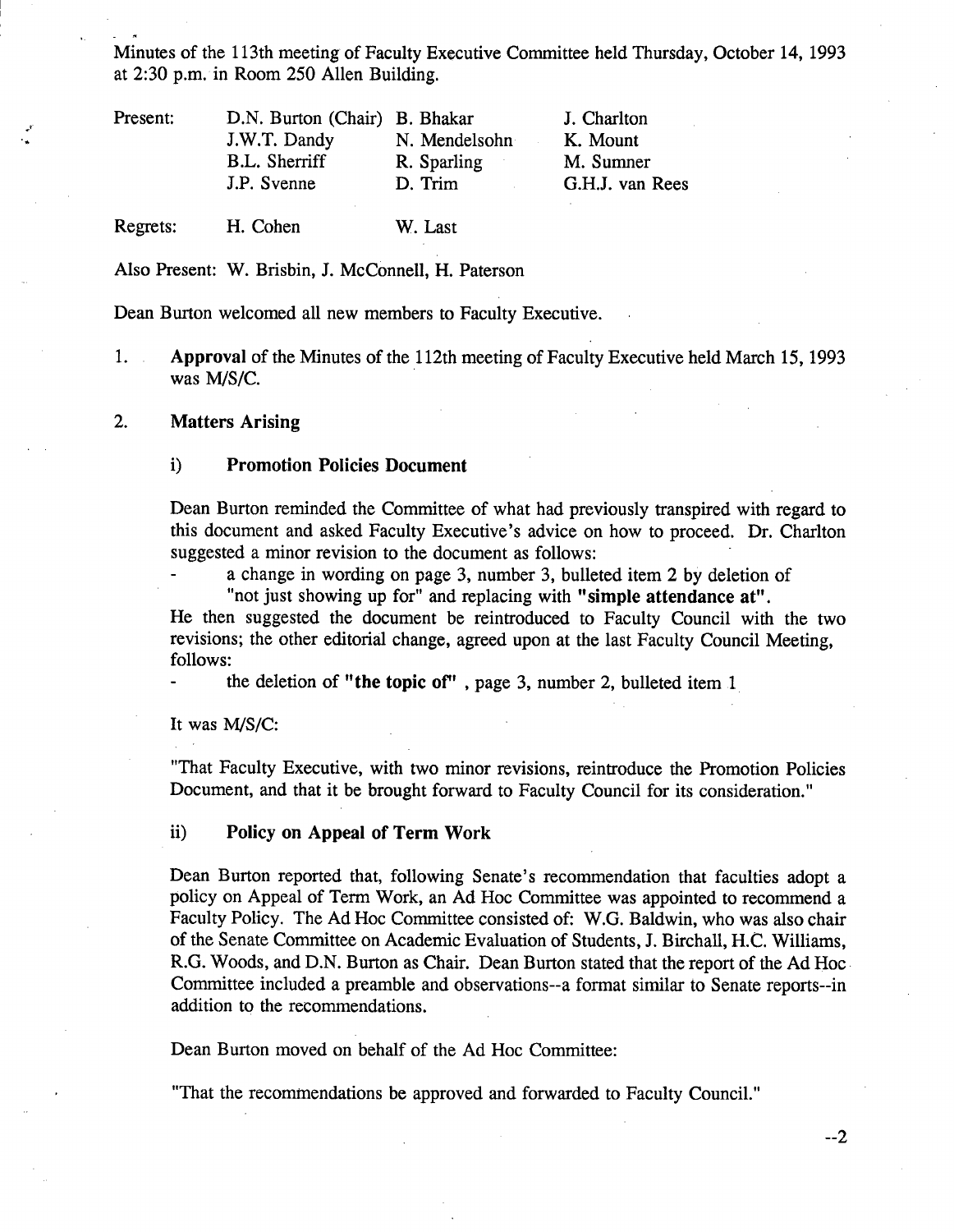-Dr. van Rees asked whether any thought was given to exempting 2% assignments. Dr. Burton stated they had thought of it.

-Concern was expressed that there would be too many appeals. Dean Burton felt that this would not be the case as most of the students' concerns should be dealt with at the informal stage. He felt that most formal appeals would be on grounds of unfairness or bias.

-Dr. Trim asked had anyone considered what was meant by winning an appeal. Was an award of one additional mark considered winning an appeal? Dr. Burton said this was a good point.

-Dean Svenne mentioned his concern that the Budget # is to be provided on the University form and that students will see this budget number. It was suggested that this be changed to a Department #. Dean Burton will bring this to B. Salt's attention.

The vote was called and carried.

# 3. **Program and Course Change Proposals**

The following Program and Course Changes were M/S/C:

- **Applied Mathematics--Course** Changes (net change in credit hours -6)  $a)$ Dr. Sparling mentioned that there was an element of the English description missing in the French description of 006.2AAF. This will be revised.
- $b)$ Botany--Course Changes Dean Svenne asked whether adding a prerequisite was considered a major change. Dean Burton replied no, it's a minor change.
- **Botany-Zoology Joint Program in** Ecology--Program Change  $\mathbf{c})$  :
- $\mathbf{d}$ Chemistry--Course and Service Course Changes (net change -3)
- $e)$ **Computer Science--Course** Changes
- 0 **Geological Sciences--Course** and Service Course Changes and Program Changes (net change +9)

Dean Svenne asked whether the addition of 9 credit hours would cause a problem for a relatively small department. Dr. Brisbin answered no. Dean Burton mentioned that there were some problems associated with' these course changes in regards to library resources. These problems were resolved. It was suggested that this was the Library's way of extracting money from departments.

g) **Bachelor of Science (Major) in Geophysics--Program Proposal** 

Dean Burton mentioned that this was a subset of the existing Honours Program in Geophysics. The University Grants Commission has approved the Statement of Intent to develop this program.

The Department of Physics has expressed the view that there should be more required courses from Honours Geophysics included in the Major Program. Geological Sciences feels that they can advise students when they have their forms approved that they should include one or more Physics courses in their program. Also a general statement will be included as a calendar entry.

Dr. Brisbin stated that the departments are at an impasse at the moment.

Dr. Trim mentioned his concern that students having taken 13.239, 13.249 would not have the background to take 6.347.